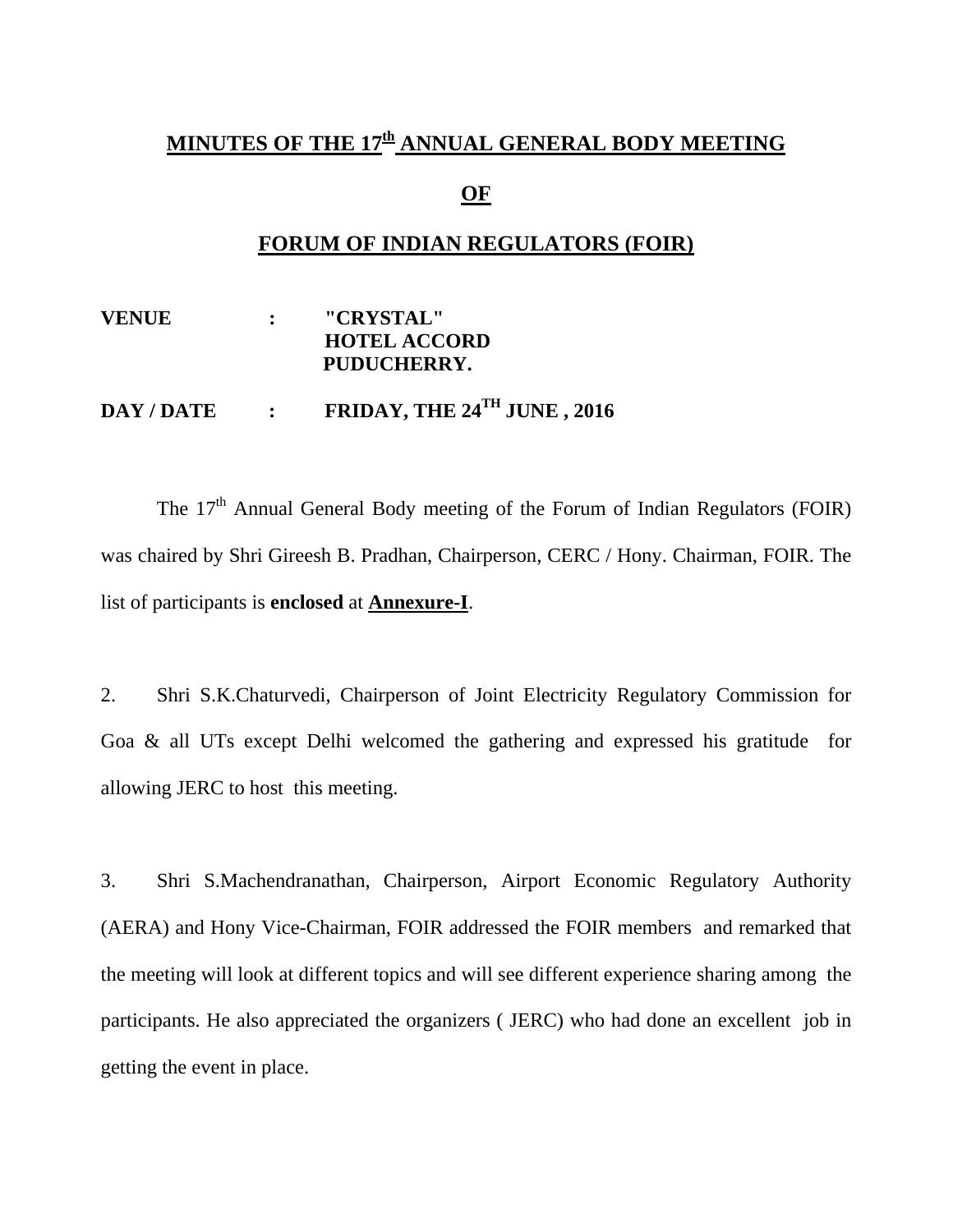4. Shri Gireesh B. Pradhan, Chairperson, CERC and Hony. Chairman, FOIR welcomed the Members of the "FOIR" General Body. In his key note address he conveyed his thanks and appreciation to one and all in JERC, including the Chairperson, Member, Secretary and officials who had worked tirelessly in organizing one of the largest FOIR meetings till date which has seen maximum participation. Participation in such large numbers indicated the vibrancy, attention and involvement of the Regulatory members to be associated with FOIR. Shri Pradhan also welcomed all new members who had joined FOIR (post the FOIR workshop held in December, 2015 at New Delhi). He emphasized on growing importance of competition and the need to balance the interests of consumers while at the same time ensuring certainty and reasonable return for investments.

5. Hony. Chairman, FOIR also appraised the members of two important developments / decisions taken during the Governing Body meeting of FOIR. Firstly, that the renovation of the space in CERC for RRTI activities have been completed. He intimated that the Governing Body has decided that while engagement of personnel for RRTI would take time, FOIR Sectt. would initiate steps to organize a capacity building programme for the Chairpersons / Members / senior most officials of all the Regulatory Commissions and Authorities on "cost" basis. The programme should cover regulatory challenges and best practices of various infrastructure sectors. Secondly, with regard to the hosting of the next Research conference / workshop of FOIR, Shri T.S. Balasubramanian, Acting Chairperson, Tariff Authority of Major Ports (TAMP) had offered to host the next conference.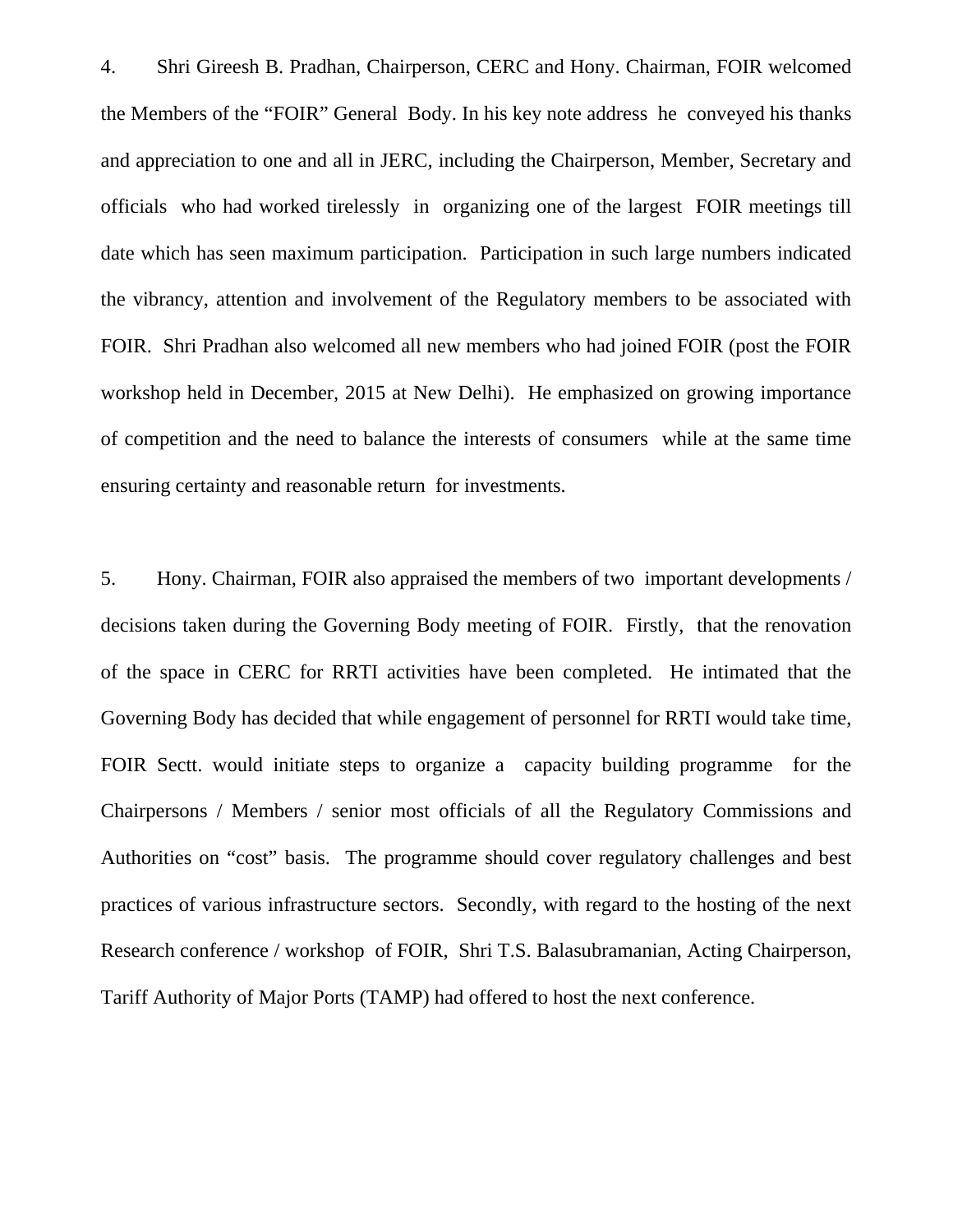6. Hony. Chairman also appraised the members that the Research Conference/Workshop to be ensued after the Annual General Body Meeting will have three presentations; viz;-

- i) Political Economy of Electricity By Dr. Pramod Deo, Ex- Chairperson of CERC and ex-Hony. Chairman of FOIR,
- ii) Facilitating competition in infrastructure sector Challenges and Way Forward By Dr. M.S. Sahoo, Member, Competition Commission of India (CCI), and
- iii) Energy efficiency for energy security Best practices By Shri Saurabh Kumar, Managing Director, Energy Efficiency Services Ltd (EESL).

7. Hony. Chairman thanked the members for attending in such large numbers and officially declared the Annual General Body to begin.

Thereafter, the General Body took up the agenda items for discussion and decision thereof.

## **Agenda Item No. 1 : Confirmation of minutes of 16th Annual General Body of FOIR held on 10th June, 2015 at New Delhi.**

Minutes of the  $16<sup>th</sup>$  Annual General Body of "FOIR" held on  $10<sup>th</sup>$  June, 2015 as circulated were confirmed.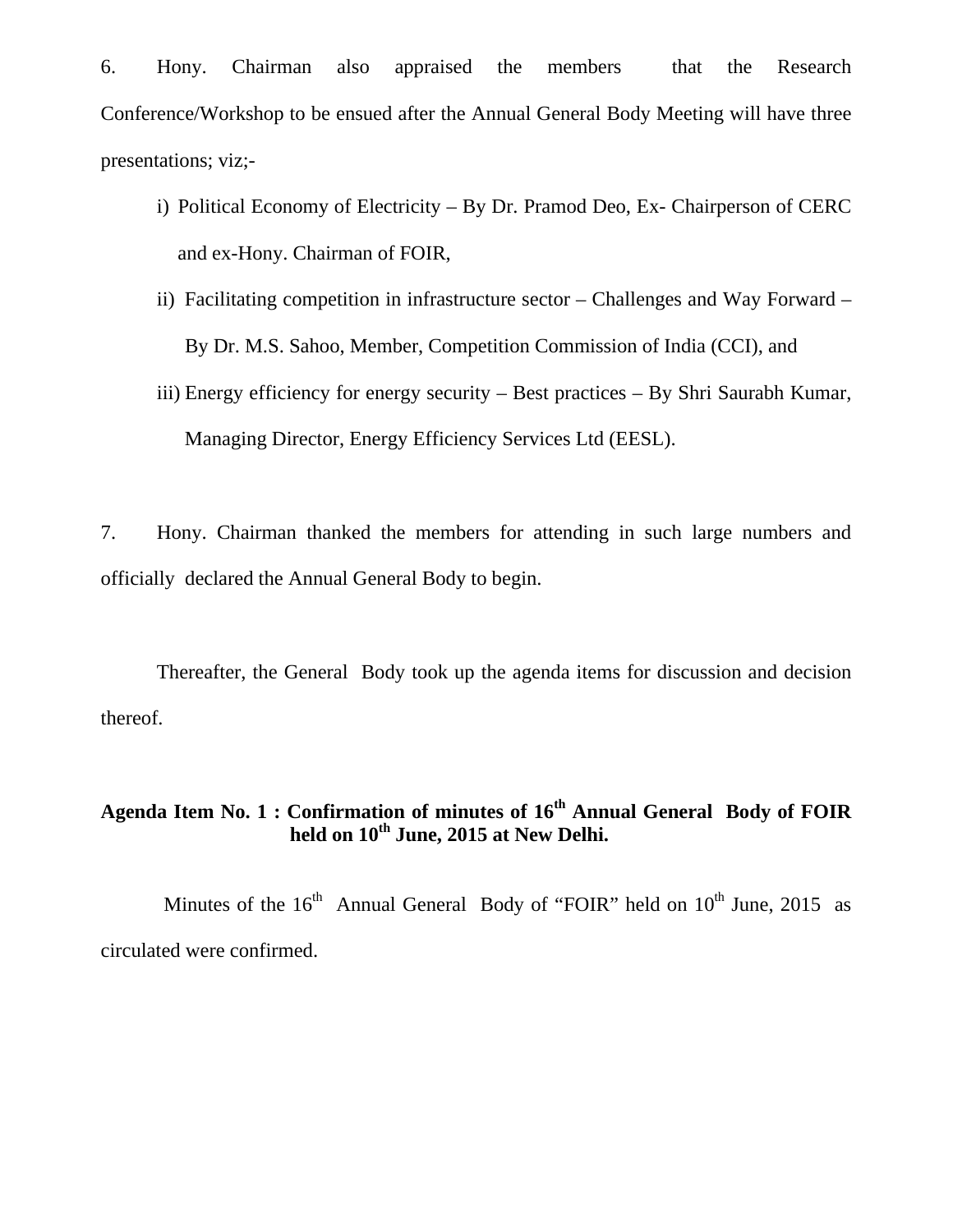The proposed reconstitution of the Governing Body of "FOIR" for FY 2016-17 was discussed.

Some of the members raised the issue of seeking representation in the Governing Body of FOIR, to which Shri Pradhan, Hony Chairman, FOIR clarified that the Governng Body would like to have more deliberations finalizing its views in this regard

Dr. P. Raghu, Member, AP Electricity Regulatory Commission remarked that Shri P. Rajagopal Reddy was no more member of APERC, as after separation of Telangana and Andhra Pradesh, the members of APERC were Dr. P. Raghu and Shri P. Rama Mohan alongwith their Chairperson, Justice G. Bhavani Prasad. Hence, suitable action is to be taken to amend the list of members of the Governing Body. In response, Shri Pradhan, Hony. Chairman, FOIR remarked that the same has been noted for suitable amendment

A copy of the reconstituted Governing Body is placed at **Annexure-II**

### **AGENDA ITEM NO 3: Annual Accounts of "FOIR" for FY 2015-16.**

The Balance Sheet and Income & Expenditure Account along with the Schedules and Notes on Accounts of "FOIR" for the FY 2015-16 was discussed .

On the Income tax demand raised for the FY 2013-14, members remarked that the auditors should be reminded to pursue the case and obtain the refund to which Shri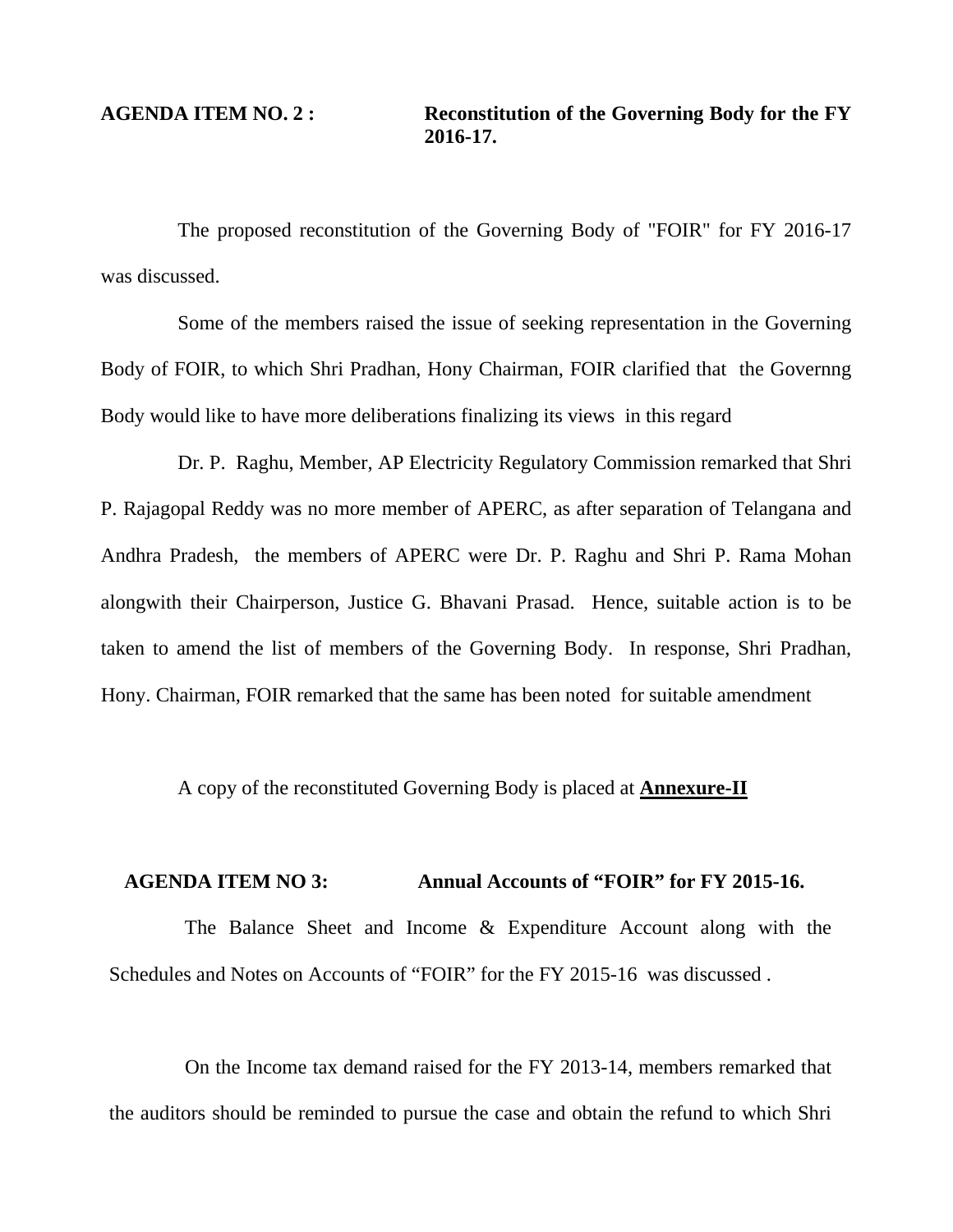A.K. Singhal, Hony. Secretary, FOIR clarified that the demands are raised by the Assessing officers which will take its own time to come to closure. However, the auditors will be asked to pursue the case to close it at the earliest.

The suggestions offered by the members were noted and the Annual Accounts were endorsed.

### **AGENDA ITEM NO. 4: Budget of "FOIR" for FY 2016-17.**

The salient features of the Budget Estimates of "FOIR" for the FY 2016-17 were explained by the "FOIR" Secretariat.

Dr. P. Raghu, Member, APERC drew the attention of the members to the Budget of FOIR wherein a provision of Rs.66.20 lacs was made for the sales tax payment ( if the authorities raise a claim) and stated that in such a case, all SERCs can pay additional service tax on the membership fee. In response, Shri A.K.Singhal, Hony. Secretary, FOIR informed that this issue was taken up and the members had expressed their difficulty in paying the additional service tax and therefore, it is proposed to pay the service tax arrears (as and when it arose) from the reserves of FOIR and accordingly provided for the same in the Budget of FOIR .

The proposed budget for the FY 2015 -16 was noted and endorsed.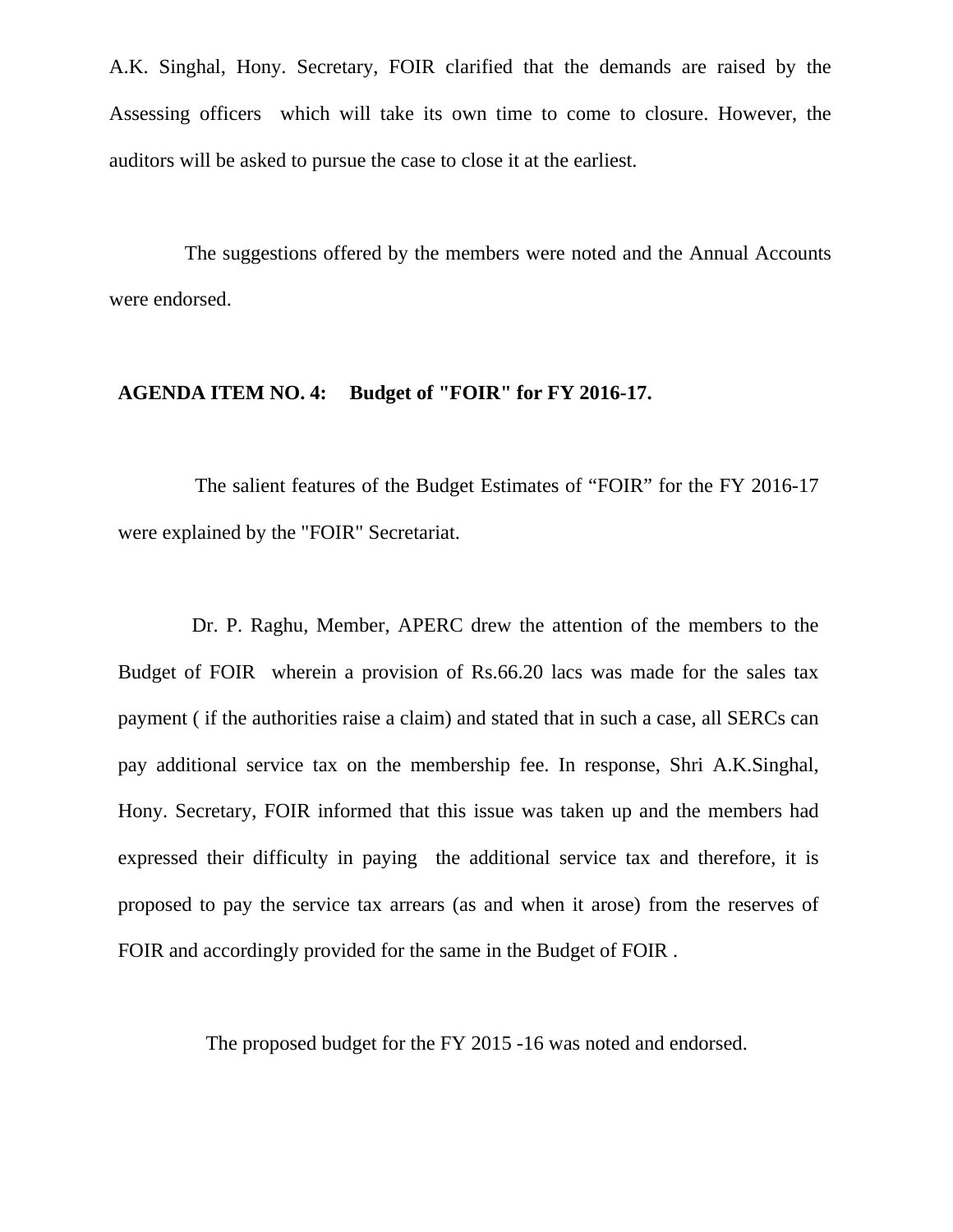**Agenda Item No 5 : Appointment of auditors of FOIR for the year 2016-17.** 

 The members were appraised that M/s. R.S. Gupta & Co., Chartered Accountants, New Delhi were empanelled on the basis of information received from the Office of the Comptroller General of India, New Delhi for the periods 2014-15 and 2015-16. The members consented to reappoint the same firm for the third consequent year i.e., FY 2016-17 after which steps to be initiated for empanelling new auditors.

The meeting ended with vote of thanks to the Chair and to the team of JERC (Goa & All UTs except Delhi), Puducherry Electricity Department for being the host and organizing the meeting at Puducherry.

\*\*\*\*\*\*\*\*\*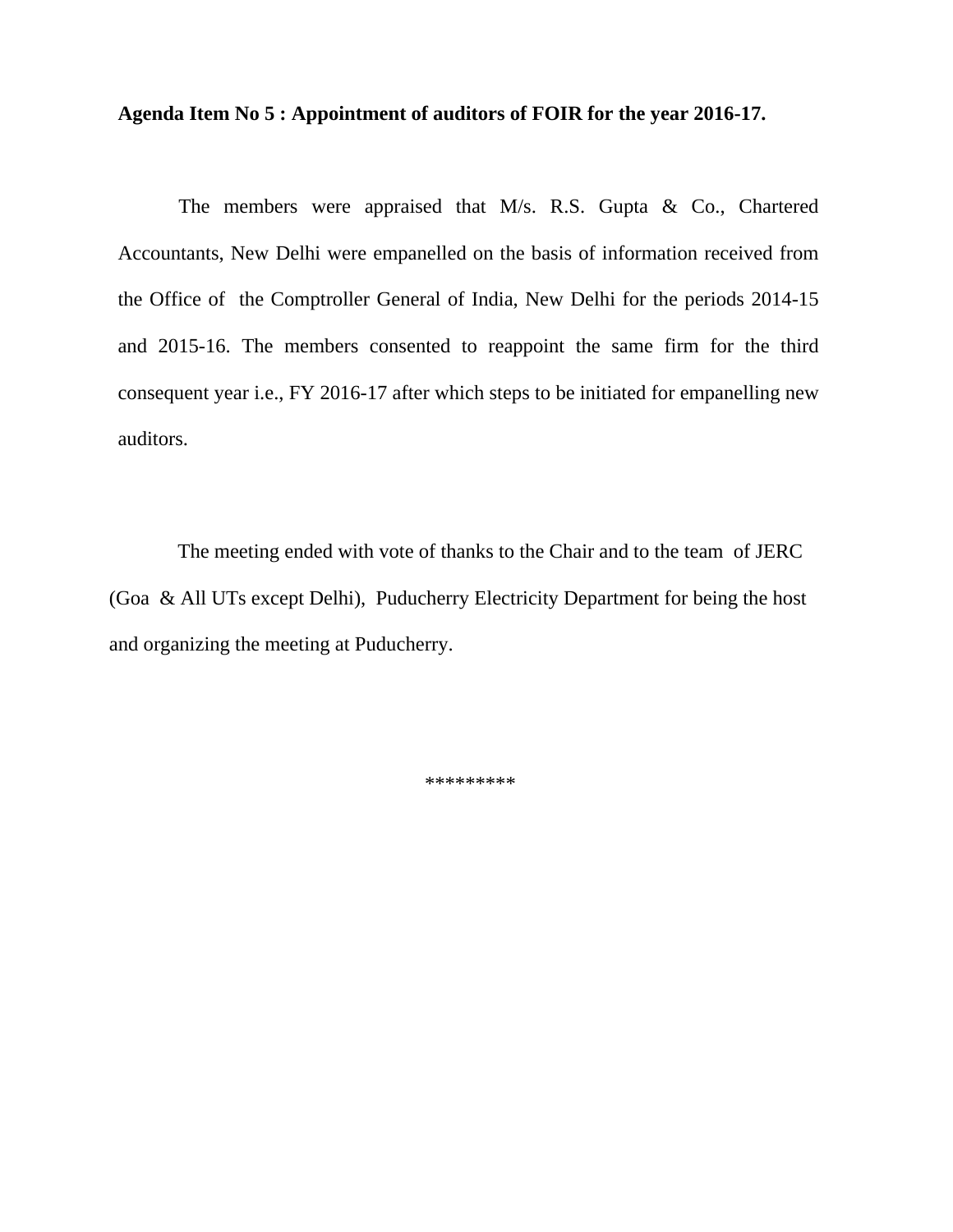# **LIST OF PARTICIPANTS ATTENDED THE 17TH ANNUAL GENERAL BODY MEETING OF FORUM OF INDIAN REGULATORS ( FOIR ) HELD ON 24TH JUNE, 2016 AT HOTEL ACCORD, PUDUCHERRY.**

| S. No.           | <b>Name</b>                      | <b>Designation</b>              |  |
|------------------|----------------------------------|---------------------------------|--|
| 1.               | Shri Gireesh B. Pradhan          | Chairperson, CERC &             |  |
|                  |                                  | Hony. Chairman, FOIR            |  |
| 2.               | Shri S. Machendranathan          | Chairperson, AERA &             |  |
|                  |                                  | Hony. Vice-Chairman, FOIR       |  |
| 3.               | Shri A.K. Singhal                | Member, CERC &                  |  |
|                  |                                  | Hony. Secretary, FOIR           |  |
| $\overline{4}$ . | Shri A.S. Bakshi                 | Member, CERC &                  |  |
|                  |                                  | Hony. Treasurer, FOIR           |  |
| 5.               | Dr. M.K. Iyer                    | Member, CERC                    |  |
| 6.               | Shri S.K. Negi                   | Chairperson, BERC               |  |
| 7.               | Shri Narayan Singh               | Chairperson, CSERC              |  |
| 8.               | Shri Krishna Saini               | Chairperson, DERC               |  |
| 9.               | Shri Anand Kumar                 | Chairperson, GERC               |  |
| 10.              | Shri Jagjeet Singh               | Chairperson, HERC               |  |
| 11.              | Shri S.K.B.S. Negi               | Chairperson, HPERC              |  |
| 12.              | Justice (Retd.) Shri N.N. Tiwari | Chairperson, JSERC              |  |
| 13.              | Shri S.K. Chaturvedi             | Chairperson, JERC for Goa & all |  |
|                  |                                  | UTs except Delhi                |  |
| 14.              | Shri M.K. Shankaralinge Gowda    | Chairperson, KERC               |  |
| 15.              | Shri T.M. Manoharan              | Chairperson, KSERC              |  |
| 16.              | Dr. Dev Raj Birdi                | Chairperson, MPERC              |  |
| 17.              | Shri D.S. Bains                  | Chairperson, PSERC              |  |
| 18.              | Shri Vishwanath Hiremath         | Chairperson, RERC               |  |
| 19.              | Shri S. Akshayakumar             | Chairperson, TNERC              |  |
| 20.              | Shri I.A. Khan                   | Chairperson, TSERC              |  |
| 21.              | Shri Desh Deepak Verma           | Chairperson, UPERC              |  |
| 22.              | Shri Subhash Kumar               | Chairperson, UERC               |  |
| 23.              | Shri R.N. Sen                    | Chairperson, WBERC              |  |
| 24.              | Shri S.D. Dubey                  | Chairperson, CEA                |  |
| 25.              | Shri T.S. Balasubramanian        | Acting Chairperson, TAMP        |  |
| 26.              | Shri Umesh Narayan Panjiar       | Ex-Chairperson, BERC            |  |
| 27.              | Dr. Pramod Deo                   | Ex-Chairperson, CERC            |  |
| 28.              | Shri H.L. Bajaj                  | Ex-Chairperson, CEA             |  |
| 29.              | Shri Rakesh Nath                 | Ex-Chairperson, CEA             |  |
| 30.              | Shri V.K. Sood                   | Ex-Chairperson, DERC            |  |
| 31.              | Shri R.N. Prasher                | Ex-Chairperson, HERC            |  |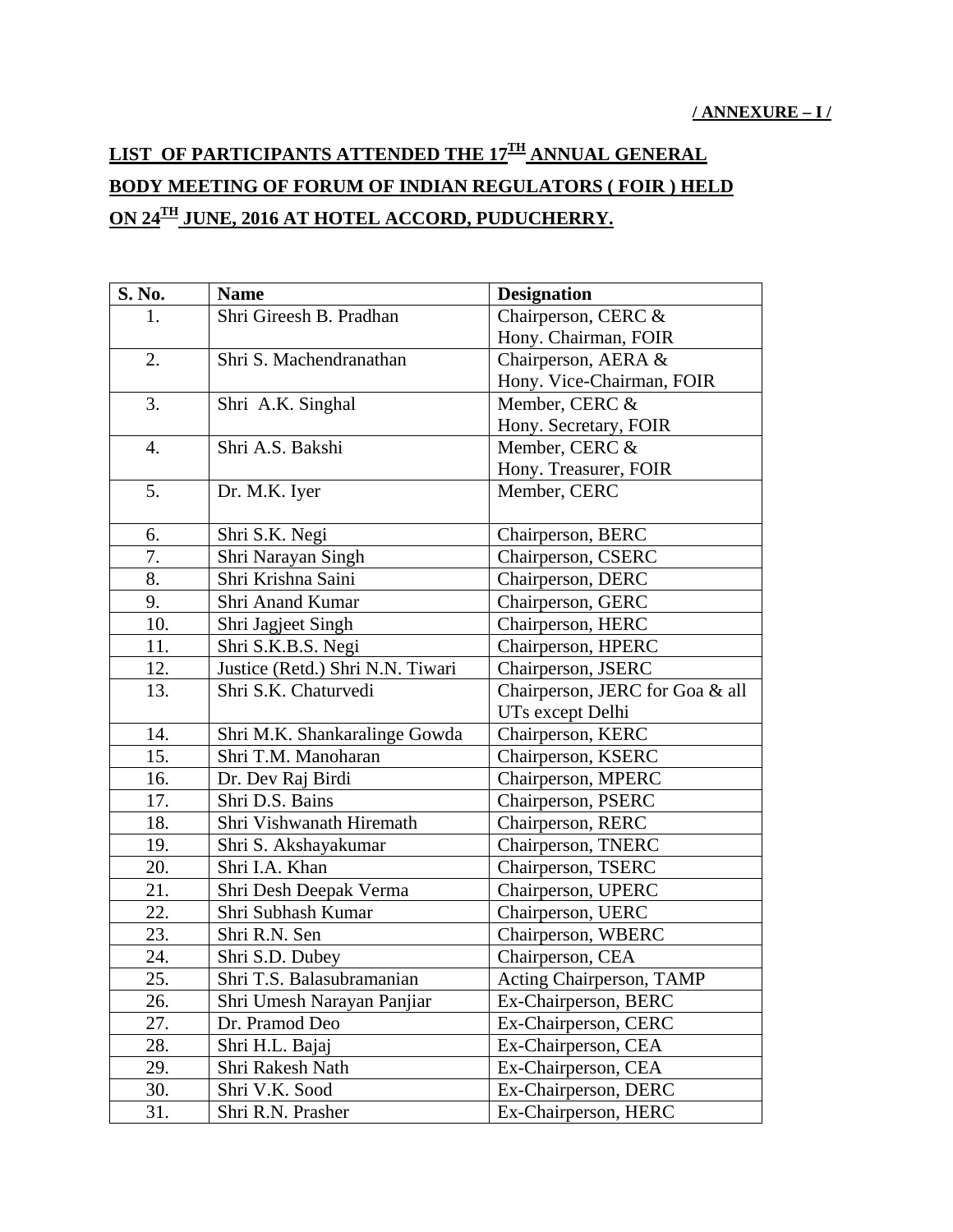| 32. | Dr. V.K. Garg                  | Ex-Chairperson,, JERC for UTs |  |
|-----|--------------------------------|-------------------------------|--|
| 33. | Shri C. Balakrishnan           | Ex-Chairperson, KSERC         |  |
| 34. | Shri V.J. Talwar               | Ex-Chairperson, UERC          |  |
| 35. | Shri D.C. Bajaj                | Member, AERA                  |  |
| 36. | Shri Dipak Chakravarty         | Member, AERC                  |  |
| 37. | Dr. P. Raghu                   | Member, APERC                 |  |
| 38. | Shri P. Rama Mohan             | Member, APERC                 |  |
| 39. | Shri S.C. Jha                  | Member, BERC                  |  |
| 40. | Shri V.K. Shrivastava          | Member, CSERC                 |  |
| 41. | Dr. M.S. Sahoo                 | Member, CCI                   |  |
| 42. | Shri B.P. Singh                | Member, DERC                  |  |
| 43. | Shri K.M. Shringarpure         | Member, GERC                  |  |
| 44. | Shri P.J. Thakkar              | Member, GERC                  |  |
| 45. | Shri M.S. Puri                 | Member, HERC                  |  |
| 46. | Ms. Neerja Mathur              | Member, JERC for JERC for Goa |  |
|     |                                | & all UTs except Delhi        |  |
| 47. | Shri H.D. Arun Kumar           | Member, KERC                  |  |
| 48. | Shri D.B. Manival Raju         | Member, KERC                  |  |
| 49. | Shri K. Vikraman Nair          | Member, KSERC                 |  |
| 50. | Shri Deepak Lad                | Member, MERC                  |  |
| 51. | Shri Aswini Kumar Das          | Member, OERC                  |  |
| 52. | Shri P.K. Bishnoi              | Member, PNGRB                 |  |
| 53. | Shri Subhash Chandra           | Member, PNGRB                 |  |
| 54. | Shri Santokh Singh Sarna       | Member, PSERC                 |  |
| 55. | Shri Vinod Pandya              | Member, RERC                  |  |
| 56. | Shri Raghuvendra Singh Rathore | Member, RERC                  |  |
| 57. | Shri G. Rajagopal              | Member, TNERC                 |  |
| 58. | Dr T. Prabhakar Rao            | Member, TNERC                 |  |
| 59. | Shri L. Manohar Reddy          | Member, TSERC                 |  |
| 60. | Shri K.P. Singh                | Member, UERC                  |  |
| 61. | Shri Amitava Biswas            | Member, WBERC                 |  |
| 62. | Dr. R.K. Gogoi                 | Ex-Member, AERC               |  |
| 63. | Shri G.S. Rajamani             | Ex-Member, CERC               |  |
| 64. | Shri V.S. Verma                | Ex-Member, CERC               |  |
| 65. | Shri S.K. Jayaswal             | Ex-Member, BERC               |  |
| 66. | Shri Rohtash Dahiya            | Ex-Member, HERC               |  |
| 67. | Shri Ram Pal                   | Ex-Member, HERC               |  |
| 68. | Shri K. Srinivasa Rao          | Ex-Member, KERC               |  |
| 69. | Shri Jayant Deo                | Ex-Member, MERC               |  |
| 70. | Shri A. Velayutham             | Ex-Member, MERC               |  |
| 71. | Shri S.B. Kulkarni             | Ex-Member, MERC               |  |
| 72. | Shri B. Jeyaraman              | Ex-Member, TNERC              |  |
| 73. | Shri R. Rajupandi              | Ex-Member, TNERC              |  |
| 74. | Shri S. Nagalsamy              | Member, TNERC                 |  |
| 75. | Shri V.K. Khanna               | Ex-Member, UERC               |  |
| 76. | Shri R.D. Gupta                | Ex-Member, UPERC              |  |
| 77. | Ms. Shubha Sarma               | Secretary, CERC               |  |
| 78. | Dr. S.K. Chatterjee            | Joint Chief (RA), CERC        |  |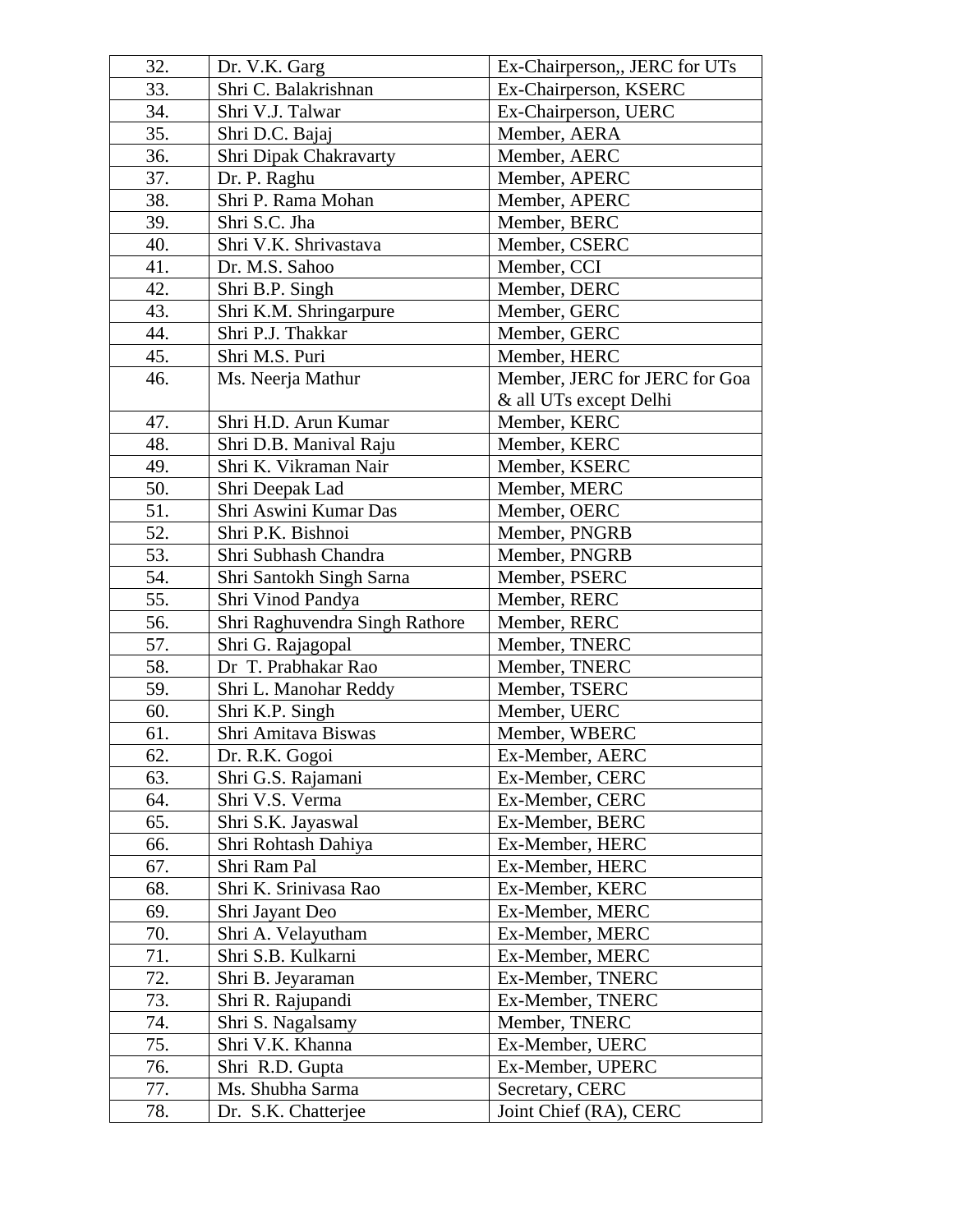# **PROPOSED GOVERNING BODY OF "FOIR" 2016 - 17**

| <b>Name &amp; Designation</b>                          | Date of Appointment in<br><b>Regulatory</b><br>Commission /<br><b>Authority</b> | Date of Retirement in<br><b>Regulatory Commission /</b><br><b>Authority</b> |
|--------------------------------------------------------|---------------------------------------------------------------------------------|-----------------------------------------------------------------------------|
| Hony. Chairman (One Post)                              |                                                                                 |                                                                             |
| Mr. Gireesh B. Pradhan, Chairperson,<br><b>CERC</b>    | 22.10.2013                                                                      | 19.12.2017                                                                  |
| Hony. Vice-Chairman (Six Posts)                        |                                                                                 |                                                                             |
| Mr. S. Machendranathan, Chairperson,<br><b>AERA</b>    | 09.03.2015                                                                      | 06.03.2019                                                                  |
| Mr. Devender Kumar Sikri, Chairperson,<br>$CCI$ (Fin.) | 11.01.2016                                                                      | 12.07.2018                                                                  |
| Mr. Anand Kumar, Chairperson, GERC                     | 02.08.2011                                                                      | 04.04.2021                                                                  |
| Mr. Satya Prakash Nanda, Chairperson,<br><b>OERC</b>   | 13.10.2011                                                                      | 12.10.2016*                                                                 |
| Mr. T.M. Manoharan, Chairperson, KSERC                 | 11.01.2013                                                                      | 02.05.2017                                                                  |
| Chairperson, TAMP                                      |                                                                                 |                                                                             |
| <b>Hony. Members (Eight Posts)</b>                     |                                                                                 |                                                                             |
| Mr. S.C. Jha, Member, BERC                             | 30.08.2011                                                                      | 17.07.2016**                                                                |
| Mr., V.K. Shrivastava, Member, CSERC                   | 11.01.2012                                                                      | 28.10.2016***                                                               |
| Mr. Sivapada Swain, Member, OERC                       | 09.04.2012                                                                      | 23.02.2017*****                                                             |
| Mr. K.P. Singh, Member, UERC                           | 25.05.2012                                                                      | 04.01.2017****                                                              |
| Vacant, Central Infrastructure Sector                  |                                                                                 |                                                                             |
| Vacant, Financial Sector                               |                                                                                 |                                                                             |
| <b>Hony. Secretary</b>                                 |                                                                                 |                                                                             |
| Mr. A.K. Singhal, Member, CERC                         | 09.10.2013                                                                      | 08.10.2018                                                                  |
| <b>Hony. Treasurer</b>                                 |                                                                                 |                                                                             |
| Mr. A.S. Bakshi, Member, CERC                          | 05.08.2014                                                                      | 23.07.2018                                                                  |

**\*Mr. Narayan Singh, Chairperson, CSERC will replace Shri Satya Prakash Nanda, Chairperson, OERC and will serve as Hony. Vice-Chairman (from 13.10.2016 – 14.07.2018).**